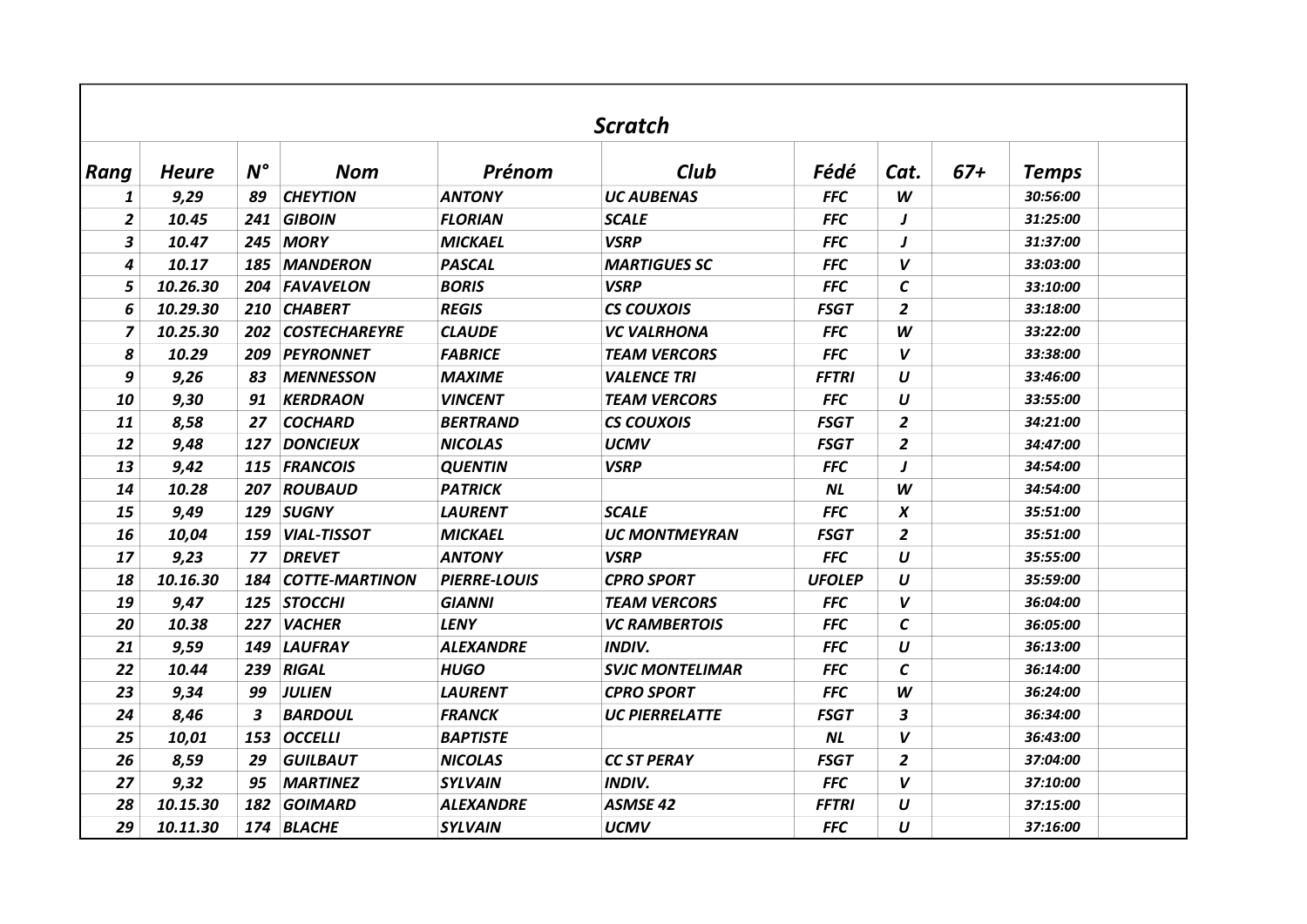| 30 | 9,22     | 75 | <b>VIGNAL</b>    | <b>CEDRIC</b>      | <b>UC PIERRELATTE</b>   | <b>FSGT</b>   | $\overline{2}$   | 37:18:00 |
|----|----------|----|------------------|--------------------|-------------------------|---------------|------------------|----------|
| 31 | 9,40     |    | <b>111 JOUIN</b> | <b>LUCAS</b>       | <b>VALENCE TRI</b>      | <b>FFTRI</b>  | $\mathcal C$     | 37:32:00 |
| 32 | 10.18.30 |    | 188 MONTALIBET   | <b>KEVIN</b>       |                         | <b>NL</b>     | $\boldsymbol{V}$ | 37:32:00 |
| 33 | 10.39    |    | 229 CHARVOZ      | <b>TIMOTHE</b>     | <b>VSRP</b>             | <b>FFC</b>    | U                | 37:33:00 |
| 34 | 9,45     |    | 121 GRANGEON     | <b>WALTER</b>      | <b>VSRP</b>             | <b>FFC</b>    | W                | 37:48:00 |
| 35 | 10.22.30 |    | 196 BLACHE       | <b>FLORIAN</b>     | <b>UCMV</b>             | <b>FFC</b>    | J                | 38:01:00 |
| 36 | 8,57     | 25 | <b>DIB</b>       | <b>WALID</b>       | <b>C'PRO SPORT</b>      | <b>UFOLEP</b> | $\boldsymbol{x}$ | 38:04:00 |
| 37 | 10.24    |    | 199 DOMINIC      | <b>LOWDEN</b>      | LEWES WANDERERS CC      | <b>FFC</b>    | Υ                | 38:11:00 |
| 38 | 10.06    |    | 163 GRANGE       | <b>STEVEN</b>      | <b>VC VALRHONA</b>      | <b>FSGT</b>   | 3                | 38:15:00 |
| 39 | 10.14.30 |    | 180 HEYRAUD      | <b>FABIEN</b>      | <b>CPRO SPORT</b>       | <b>FFC</b>    | W                | 38:15:00 |
| 40 | 10.41    |    | 233 LAURENT      | <b>ERIC</b>        | <b>UC PONTCHARRA</b>    | <b>FFC</b>    | $\boldsymbol{x}$ | 38:32:00 |
| 41 | 10.34    |    | 219 QUINTANA     | <b>JEROME</b>      | <b>CS COUXOIS</b>       | <b>FSGT</b>   | 3                | 38:35:00 |
| 42 | 9,31     | 93 | <b>BAILLY</b>    | <b>FRANCK</b>      | <b>VSRP</b>             | <b>FFC</b>    | $\boldsymbol{x}$ | 38:40:00 |
| 43 | 9,53     |    | 137 SAADIA       | <b>OLIVIER</b>     |                         | NL            | W                | 38:40:00 |
| 44 | 10.07    |    | 165 BERNARD      | <b>DOMINIQUE</b>   | <b>ATC 26 DONZERE</b>   | <b>FSGT</b>   | 4                | 38:42:00 |
| 45 | 10.47.30 |    | 246 BESSON       | <b>NICOLAS</b>     | <b>VSRP</b>             | <b>FFC</b>    | U                | 38:47:00 |
| 46 | 9,10     | 51 | <b>ORAND</b>     | <b>GABRIEL</b>     | <b>UCMV</b>             | <b>FSGT</b>   | 4                | 38:48:00 |
| 47 | 9,33     | 97 | <b>VIAL</b>      | <b>JEAN CLAUDE</b> |                         | <b>NL</b>     | $\boldsymbol{x}$ | 38:54:00 |
| 48 | 9,24     | 79 | <b>BARRUEL</b>   | <b>QUENTIN</b>     | <b>VALENCE TRI</b>      | <b>FFTRI</b>  | $\mathcal C$     | 38:55:00 |
| 49 | 10,02    |    | 155 FRESSENET    | <b>DAVID</b>       | <b>VC RAMBERTOIS</b>    | <b>FSGT</b>   | 3                | 39:05:00 |
| 50 | 10.19    |    | 189 DELUDET      | <b>YVES</b>        | <b>UC PIERRELATTE</b>   | <b>FSGT</b>   | 4                | 39:10:00 |
| 51 | 9,41     |    | 113 DEREBACHIAN  | <b>DIDIER</b>      | <b>UCMV</b>             | <b>FSGT</b>   | $\mathbf{3}$     | 39:13:00 |
| 52 | 9,11     | 53 | <b>MAIRE</b>     | <b>LUDOVIC</b>     |                         | <b>NL</b>     | V                | 39:20:00 |
| 53 | 8,56     | 23 | <b>DUPIN</b>     | <b>DIDIER</b>      | <b>CS COUXOIS</b>       | <b>FSGT</b>   | 3                | 39:22:00 |
| 54 | 9,57     |    | 145 REINAUDO     | <b>CHRISTIAN</b>   | <b>UC TULLINS FURES</b> | <b>FSGT</b>   | 4                | 39:30:00 |
| 55 | 9,37     |    | 105 BOIS         | <b>FREDERIC</b>    | <b>CS LA VOULTE</b>     | <b>FSGT</b>   | 4                | 39:44:00 |
| 56 | 9,46     |    | 123 CARTRON      | <b>GAEL</b>        |                         | <b>NL</b>     | $\pmb{X}$        | 40:00:00 |
| 57 | 9,51     |    | 133 BLASQUEZ     | <b>NICOLAS</b>     | <b>UC PIERRELATTE</b>   | <b>FSGT</b>   | 3                | 40:03:00 |
| 58 | 10.31.30 |    | 214 CHASSON      | <b>JULES</b>       | <b>CS COUXOIS</b>       | <b>FSGT</b>   | $\mathcal C$     | 40:17:00 |
| 59 | 9,01     | 33 | <b>BANC</b>      | <b>OLIVIER</b>     | <b>UCMV</b>             | <b>FSGT</b>   | 4                | 40:21:00 |
| 60 | 10.26    |    | 203 BLANCHY      | <b>MATHIEU</b>     |                         | <b>NL</b>     | W                | 40:49:00 |
| 61 | 9,50     |    | 131 BOTTOLLIER   | <b>CYRIL</b>       | <b>UCMV</b>             | <b>FFC</b>    | $\boldsymbol{U}$ | 40:52:00 |
| 62 | 10.43    |    | 237 MORY         | <b>SILVERE</b>     | <b>VSRP</b>             | <b>FFC</b>    | $\boldsymbol{X}$ | 41:11:00 |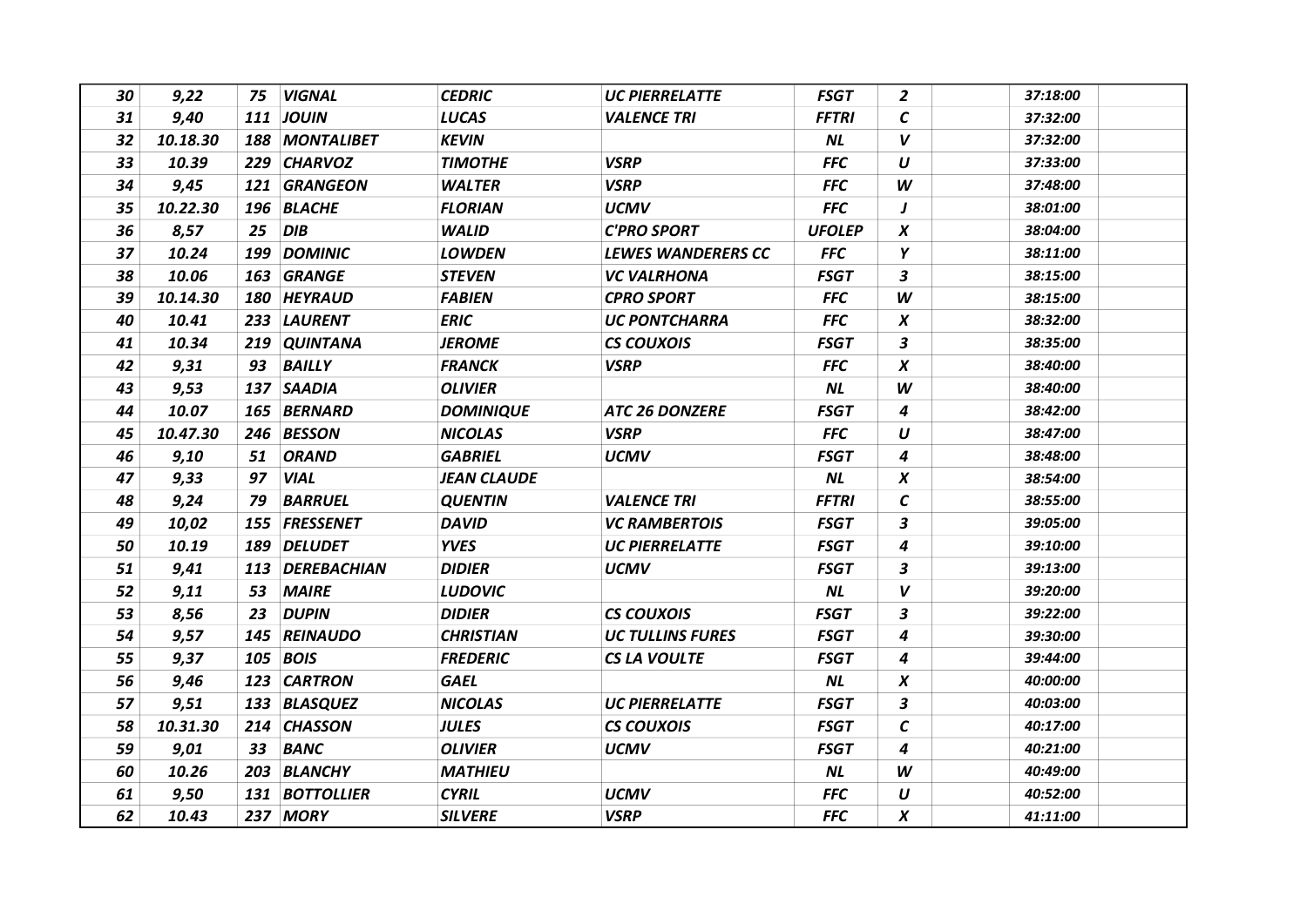| 63 | 10.32    |                | 215 PETITJEAN    | <b>DENIS</b>       | <b>CC ST PERAY</b>             | <b>FSGT</b>   | 4                |   | 41:20:00 |
|----|----------|----------------|------------------|--------------------|--------------------------------|---------------|------------------|---|----------|
| 64 | 10.09    |                | 169 CHARRIN      | <b>JEROME</b>      | CS COUXOIS                     | <b>FSGT</b>   | 4                |   | 41:21:00 |
| 65 | 9,44     |                | 119 MARTINO      | JEAN               | <b>USC VAISON</b>              | <b>UFOLEP</b> |                  | Z | 41:35:00 |
| 66 | 9,20     | 71             | <b>BAFFERT</b>   | <b>ROMAIN</b>      | <b>CPRO SPORT</b>              | <b>UFOLEP</b> | $\boldsymbol{V}$ |   | 41:41:00 |
| 67 | 10.38.30 |                | 228 CHAUDIER     | <b>MARTINE</b>     |                                | <b>NL</b>     | F                |   | 42:01:00 |
| 68 | 10.36    | 223            | <b>DREVON</b>    | <b>CORENTIN</b>    | <b>UCMV</b>                    | <b>FSGT</b>   | $\mathcal C$     |   | 42:06:00 |
| 69 | 8,55     | 21             | <b>GIRODET</b>   | <b>LOIC</b>        |                                | <b>NL</b>     | $\mathcal C$     |   | 42:08:00 |
| 70 | 9,25     | 81             | <b>GAUNE</b>     | <b>GUILLAUME</b>   | <b>VALENCE TRI</b>             | <b>FFC</b>    | $\mathcal C$     |   | 42:10:00 |
| 71 | 10.48    |                | 247 CHAMBAUD     | <b>JORIS</b>       | <b>VSRP</b>                    | <b>FFC</b>    | $\boldsymbol{U}$ |   | 42:22:00 |
| 72 | 10.16    |                | 183 SCHWIND      | <b>MICHEL</b>      | <b>UC PIERRELATTE</b>          | <b>FSGT</b>   | 5                |   | 43:00:00 |
| 73 | 10,05    |                | 161 MERCIER      | <b>JEAN CLAUDE</b> | <b>VC MIRAMAS</b>              | <b>UFOLEP</b> |                  | Z | 43:07:00 |
| 74 | 9,21     | 73             | <b>VIGNAL</b>    | <b>GERARD</b>      | <b>UC PIERRELATTE</b>          | <b>FSGT</b>   | 5                |   | 43:10:00 |
| 75 | 10.14    | 179            | <b>PECOULT</b>   | <b>CHRISTIAN</b>   | <b>VC ISLOIS</b>               | <b>UFOLEP</b> | $\boldsymbol{x}$ |   | 43:45:00 |
| 76 | 8,45     | $\mathbf{1}$   | <b>BOUIX</b>     | <b>VALENTIN</b>    | <b>VSRP</b>                    | <b>FFC</b>    | $\mathcal C$     |   | 43:46:00 |
| 77 | 10.08    |                | 167 DEVISE       | <b>BRUNO</b>       |                                | <b>NL</b>     | $\pmb{X}$        |   | 44:03:00 |
| 78 | 10.10    |                | 171 MEJEAN       | <b>FABRICE</b>     | <b>CS COUXOIS</b>              | <b>FSGT</b>   | 5                |   | 44:08:00 |
| 79 | 9,28     | 87             | <b>UDNY</b>      | <b>CAMILLE</b>     | <b>CHAMBERY CYCLISME</b>       | <b>FFC</b>    | F                |   | 44:09:00 |
| 80 | 10.18    |                | 187 ALLEMAND     | <b>ARTHUR</b>      | <b>SC BOURCAIN</b>             | <b>FFC</b>    | $\mathcal C$     |   | 44:12:00 |
| 81 | 8,47     | 5              | <b>DEUMIER</b>   | <b>XAVIER</b>      | CC ST PERAY                    | <b>FSGT</b>   | 4                |   | 44:18:00 |
| 82 | 10.24.30 |                | 200 BOUILLOUX    | <b>CHRISTOPHE</b>  | <b>UCMV</b>                    | <b>FSGT</b>   | 3                |   | 44:26:00 |
| 83 | 10,00,30 |                | 152 HUNEAU       | <b>STEPHANE</b>    | <b>CPRO SPORT</b>              | 1967          | $\boldsymbol{x}$ |   | 44:27:00 |
| 84 | 9,35     |                | 101 SANTAM       | <b>PHILIPPE</b>    | <b>TEAM ATC</b>                | <b>FSGT</b>   | 4                |   | 44:53:00 |
| 85 | 10.46    |                | 243 HAREL        | <b>MARCEL</b>      | <b>VC SOYONS</b>               | <b>FSGT</b>   | 4                | Z | 44:56:00 |
| 86 | 9,38     |                | 107 GILLES       | <b>FLORENT</b>     | <b>UC PIERRELATTE</b>          | <b>FSGT</b>   | 4                |   | 45:05:00 |
| 87 | 10.42    |                | 235 COURTIAL     | <b>BERNARD</b>     | <b>UCMV</b>                    | <b>FSGT</b>   | 5                | Z | 45:08:00 |
| 88 | 9,36     |                | 103 GONZALEZ     | <b>MIGUEL</b>      | <b>UC PIERRELATTE</b>          | <b>FSGT</b>   | 5                |   | 45:37:00 |
| 89 | 9,39     | 109            | <b>BARBE</b>     | <b>FREDDY</b>      | <b>AVENIR CYCLISTE BOLLENC</b> | <b>FSGT</b>   | 5                |   | 45:56:00 |
| 90 | 9,56     |                | 143 PEREZ        | <b>RAPHAEL</b>     | <b>UC PIERRELATTE</b>          | <b>FSGT</b>   | 5                |   | 46:02:00 |
| 91 | 10.21    | 193            | <b>DESCHAMPS</b> | <b>MICHEL</b>      | <b>UC PIERRELATTE</b>          | <b>FSGT</b>   | 5                |   | 46:10:00 |
| 92 | 10.13    |                | 177 MOURIER      | <b>MAGALI</b>      | <b>VALENCE TRI</b>             | <b>FFTRI</b>  | F                |   | 46:11:00 |
| 93 | 8,48     | $\overline{z}$ | <b>DIDIER</b>    | <b>PHILIPPE</b>    | <b>UCMV</b>                    | <b>FSGT</b>   | 5                |   | 46:17:00 |
| 94 | 10.11    |                | 173 QUINTANA     | <b>REMY</b>        | <b>CS COUXOIS</b>              | <b>FSGT</b>   | $\mathcal{C}$    |   | 46:38:00 |
| 95 | 9,00     | 31             | <b>CATIL</b>     | <b>DAMIEN</b>      |                                | NL            | W                |   | 46:46:00 |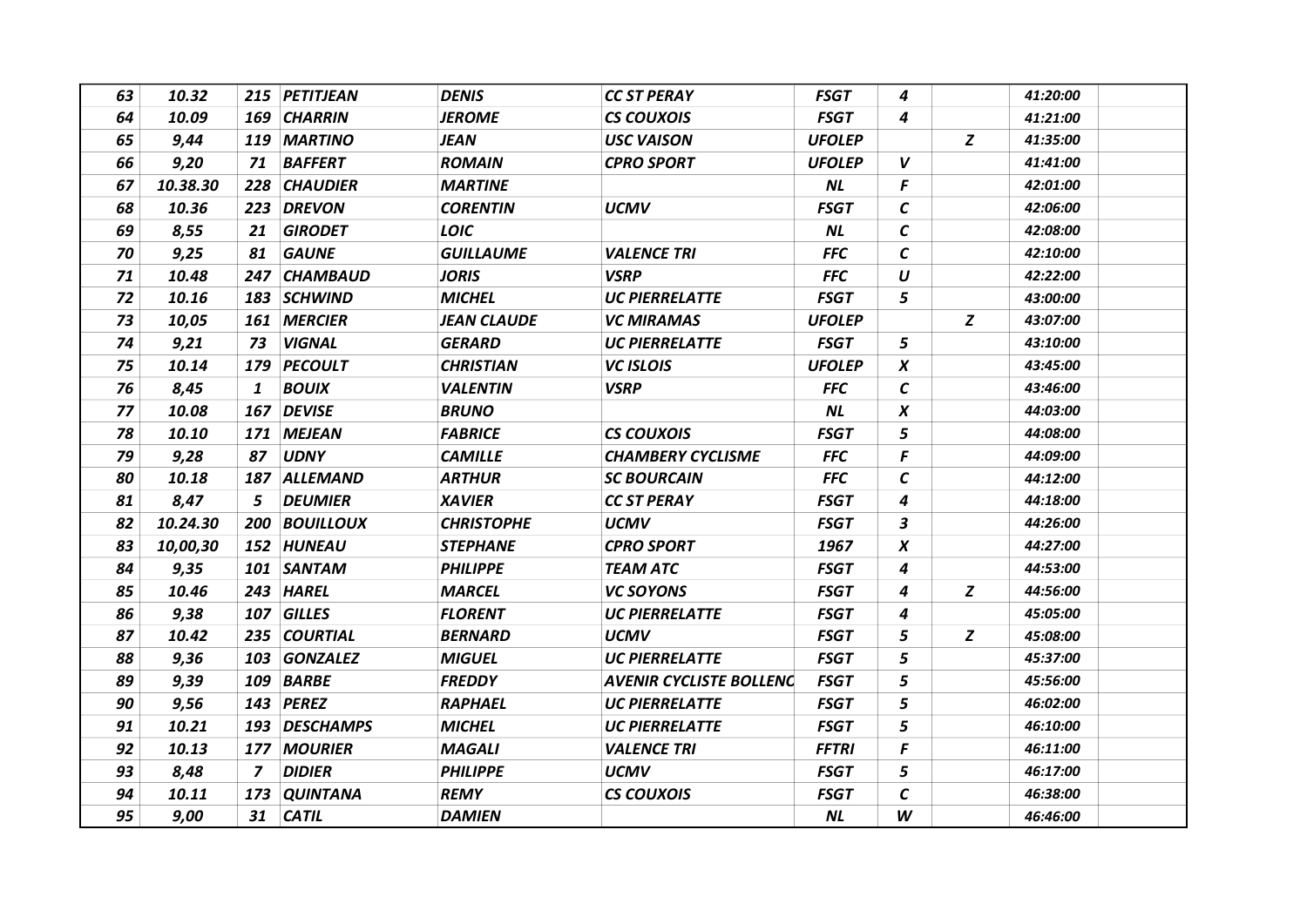| 96  | 10.35    | 221 GUNIE     | <b>ISABELLE</b>   |                       | <b>NL</b>     | F                | 47:00:00 |
|-----|----------|---------------|-------------------|-----------------------|---------------|------------------|----------|
| 97  | 9,43     | 117 AUBERT    | <b>PATRICE</b>    | <b>CC DIE</b>         | <b>FFC</b>    | Y                | 47:18:00 |
| 98  | 9,52     | 135 BANC      | <b>CHRISTOPHE</b> |                       | <b>NL</b>     | W                | 47:52:00 |
| 99  | 10.37    | 225 DREVON    | <b>SEBASTIEN</b>  | <b>UCMV</b>           | <b>FSGT</b>   | 4                | 48:03:00 |
| 100 | 10.23    | 197 VILLARD   | <b>PATRICE</b>    | <b>VC VALRHONA</b>    | <b>FSGT</b>   | 5                | 48:14:00 |
| 101 | 10.30.30 | 212 LECOMTE   | <b>MARC</b>       | <b>CS COUXOIS</b>     | <b>FSGT</b>   | 5                | 48:22:00 |
| 102 | 10,03    | 157 GABRIEL   | <b>CHRISTOPHE</b> | <b>CS COUXOIS</b>     | <b>FSGT</b>   | 5                | 49:11:00 |
| 103 | 10.27    | 205 SIMON     | <b>GEORGES</b>    | <b>AS FONTAINE</b>    | <b>FFC</b>    | Y                | 51:45:00 |
| 104 | 9,54     | 139 CRETON    | <b>BRIGITTE</b>   |                       | <b>NL</b>     | F                | 53:50:00 |
| 105 | 10.12    | 175 GUIBOUD   | <b>ELODIE</b>     | <b>SC BOURCAIN</b>    | <b>FFC</b>    | J                | 55:05:00 |
| 106 | 10.17.30 | 186 FAURE     | <b>GEORGES</b>    | <b>VS CREST</b>       | <b>NL</b>     | Y                | 55:10:00 |
| 107 | 10.15    | 181 BUFFARD   | LOIC              |                       | <b>NL</b>     | W                | 55:12:00 |
| 108 | 10.20    | 191 DESCHAMPS | <b>VERONIQUE</b>  | <b>UC PIERRELATTE</b> | <b>FSGT</b>   | F                | 60:02:00 |
| 109 | 10.22    | 195 FAYSSE    | <b>OLIVIER</b>    | <b>C'PRO SPORT</b>    | <b>UFOLEP</b> | W                | 65:17:00 |
| 110 | 9,34,30  | 100 GARNIER   | <b>BENOIT</b>     | <b>TOURNON TRI</b>    | <b>FFTRI</b>  | $\boldsymbol{X}$ | 65:30:00 |
| 111 | 9.19     | 69 DESGLENE   | <b>CATHY</b>      |                       | <b>NL</b>     | F                | 91:02:00 |
|     |          |               |                   |                       |               |                  |          |
|     |          |               |                   |                       |               |                  |          |
|     |          |               |                   |                       |               |                  |          |
|     |          |               |                   |                       |               |                  |          |
|     |          |               |                   |                       |               |                  |          |
|     |          |               |                   |                       |               |                  |          |
|     |          |               |                   |                       |               |                  |          |
|     |          |               |                   |                       |               |                  |          |
|     |          |               |                   |                       |               |                  |          |
|     |          |               |                   |                       |               |                  |          |
|     |          |               |                   |                       |               |                  |          |
|     |          |               |                   |                       |               |                  |          |
|     |          |               |                   |                       |               |                  |          |
|     |          |               |                   |                       |               |                  |          |
|     |          |               |                   |                       |               |                  |          |
|     |          |               |                   |                       |               |                  |          |
|     |          |               |                   |                       |               |                  |          |